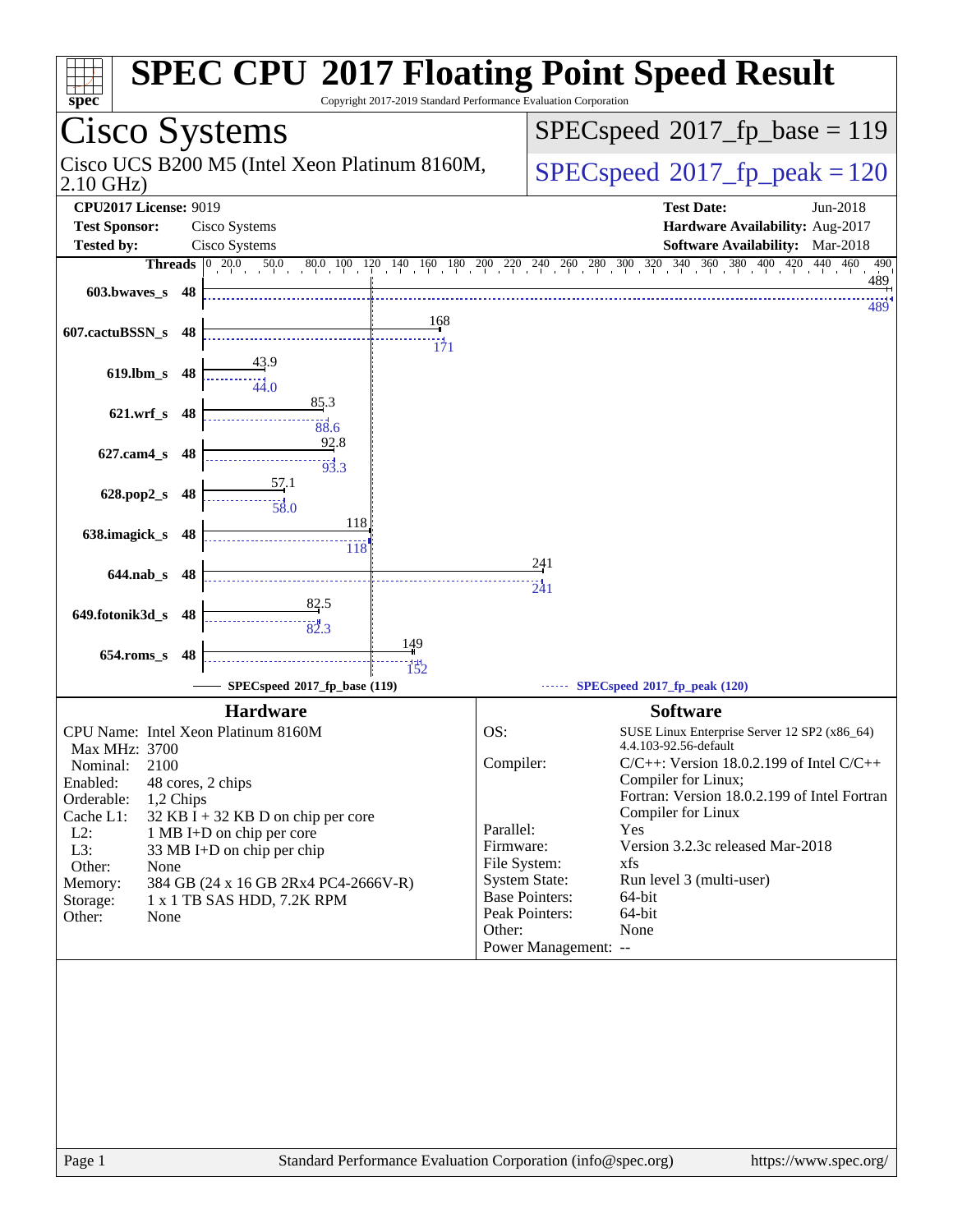![](_page_1_Picture_0.jpeg)

Copyright 2017-2019 Standard Performance Evaluation Corporation

# Cisco Systems

Cisco UCS B200 M5 (Intel Xeon Platinum 8160M,  $\big|$  [SPECspeed](http://www.spec.org/auto/cpu2017/Docs/result-fields.html#SPECspeed2017fppeak)®2017 fp\_peak = 120

 $SPEC speed^{\circ}2017\_fp\_base = 119$ 

2.10 GHz)

**[CPU2017 License:](http://www.spec.org/auto/cpu2017/Docs/result-fields.html#CPU2017License)** 9019 **[Test Date:](http://www.spec.org/auto/cpu2017/Docs/result-fields.html#TestDate)** Jun-2018

**[Test Sponsor:](http://www.spec.org/auto/cpu2017/Docs/result-fields.html#TestSponsor)** Cisco Systems **[Hardware Availability:](http://www.spec.org/auto/cpu2017/Docs/result-fields.html#HardwareAvailability)** Aug-2017 **[Tested by:](http://www.spec.org/auto/cpu2017/Docs/result-fields.html#Testedby)** Cisco Systems **[Software Availability:](http://www.spec.org/auto/cpu2017/Docs/result-fields.html#SoftwareAvailability)** Mar-2018

#### **[Results Table](http://www.spec.org/auto/cpu2017/Docs/result-fields.html#ResultsTable)**

|                                   | <b>Base</b>    |                |            |                | <b>Peak</b> |                |             |                |                |              |                |              |                |              |
|-----------------------------------|----------------|----------------|------------|----------------|-------------|----------------|-------------|----------------|----------------|--------------|----------------|--------------|----------------|--------------|
| <b>Benchmark</b>                  | <b>Threads</b> | <b>Seconds</b> | Ratio      | <b>Seconds</b> | Ratio       | <b>Seconds</b> | Ratio       | <b>Threads</b> | <b>Seconds</b> | <b>Ratio</b> | <b>Seconds</b> | <b>Ratio</b> | <b>Seconds</b> | <b>Ratio</b> |
| 603.bwayes_s                      | 48             | 121            | 486        | 121            | 489         | <u>121</u>     | <u>489</u>  | 48             | 120            | 490          | 121            | 486          | <u>121</u>     | <u>489</u>   |
| 607.cactuBSSN s                   | 48             | 99.5           | 168        | 98.7           | 169         | 99.2           | <u> 168</u> | 48             | 97.5           | 171          | 97.3           | 171          | 97.5           | <u>171</u>   |
| $619.1$ bm s                      | 48             | 119            | 43.9       | 119            | 43.9        | 119            | 43.9        | 48             | 119            | 44.1         | 119            | 44.0         | <b>119</b>     | <b>44.0</b>  |
| $621.wrf$ s                       | 48             | 155            | 85.3       | 155            | 85.2        | 155            | 85.5        | 48             | 149            | 88.6         | 149            | 88.5         | 149            | 88.6         |
| $627$ .cam4 s                     | 48             | 95.5           | 92.8       | 95.6           | 92.7        | 95.4           | 92.9        | 48             | 95.0           | 93.3         | 95.3           | 93.0         | 95.0           | 93.3         |
| $628.pop2_s$                      | 48             | 208            | 57.1       | 206            | 57.7        | 208            | 57.1        | 48             | 207            | 57.2         | 204            | 58.1         | 205            | 58.0         |
| 638.imagick_s                     | 48             | 121            | 119        | 122            | 118         | 122            | <b>118</b>  | 48             | 123            | 117          | 122            | <b>118</b>   | 121            | 119          |
| $644$ .nab s                      | 48             | 72.4           | 241        | 72.3           | 242         | 72.4           | 241         | 48             | 72.4           | 241          | 72.4           | 241          | 72.6           | 241          |
| 649.fotonik3d s                   | 48             | <u> 111</u>    | 82.5       | 111            | 82.5        | 111            | 82.0        | 48             | 112            | 81.1         | 111            | 82.3         | 110            | 82.7         |
| $654$ .roms s                     | 48             | 106            | <u>149</u> | 106            | 149         | 105            | 150         | 48             | <b>103</b>     | 152          | 106            | 149          | 102            | 155          |
| $SPECspeed*2017$ fp base =<br>119 |                |                |            |                |             |                |             |                |                |              |                |              |                |              |

**[SPECspeed](http://www.spec.org/auto/cpu2017/Docs/result-fields.html#SPECspeed2017fppeak)[2017\\_fp\\_peak =](http://www.spec.org/auto/cpu2017/Docs/result-fields.html#SPECspeed2017fppeak) 120**

Results appear in the [order in which they were run.](http://www.spec.org/auto/cpu2017/Docs/result-fields.html#RunOrder) Bold underlined text [indicates a median measurement](http://www.spec.org/auto/cpu2017/Docs/result-fields.html#Median).

### **[Operating System Notes](http://www.spec.org/auto/cpu2017/Docs/result-fields.html#OperatingSystemNotes)**

Stack size set to unlimited using "ulimit -s unlimited"

### **[General Notes](http://www.spec.org/auto/cpu2017/Docs/result-fields.html#GeneralNotes)**

Environment variables set by runcpu before the start of the run: KMP\_AFFINITY = "granularity=fine,compact" LD\_LIBRARY\_PATH = "/home/cpu2017/lib/ia32:/home/cpu2017/lib/intel64:/home/cpu2017/je5.0.1-32:/home/cpu2017/je5.0.1-64" OMP\_STACKSIZE = "192M"

 Binaries compiled on a system with 1x Intel Core i7-4790 CPU + 32GB RAM memory using Redhat Enterprise Linux 7.4 Transparent Huge Pages enabled by default Prior to runcpu invocation Filesystem page cache synced and cleared with: sync; echo 3> /proc/sys/vm/drop\_caches Yes: The test sponsor attests, as of date of publication, that CVE-2017-5754 (Meltdown) is mitigated in the system as tested and documented. Yes: The test sponsor attests, as of date of publication, that CVE-2017-5753 (Spectre variant 1) is mitigated in the system as tested and documented. Yes: The test sponsor attests, as of date of publication, that CVE-2017-5715 (Spectre variant 2) is mitigated in the system as tested and documented.

### **[Platform Notes](http://www.spec.org/auto/cpu2017/Docs/result-fields.html#PlatformNotes)**

BIOS Settings: Intel HyperThreading Technology set to Disabled

**(Continued on next page)**

Page 2 Standard Performance Evaluation Corporation [\(info@spec.org\)](mailto:info@spec.org) <https://www.spec.org/>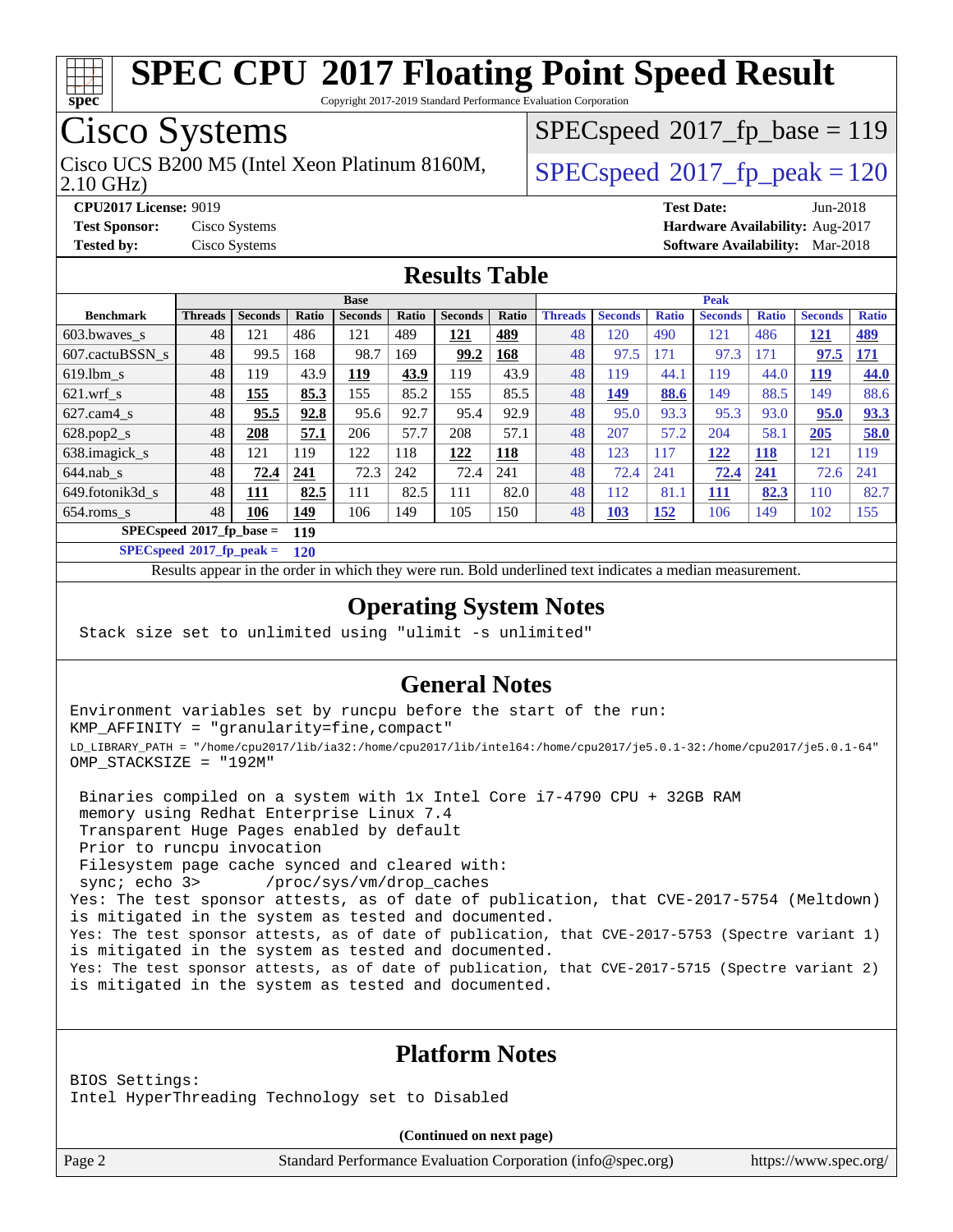![](_page_2_Picture_0.jpeg)

Copyright 2017-2019 Standard Performance Evaluation Corporation

# Cisco Systems

Cisco UCS B200 M5 (Intel Xeon Platinum 8160M,<br>2.10 GHz)

[SPECspeed](http://www.spec.org/auto/cpu2017/Docs/result-fields.html#SPECspeed2017fpbase)<sup>®</sup>2017 fp base = 119

 $SPEC speed$ <sup>®</sup> $2017_f$ p\_peak = 120

**[CPU2017 License:](http://www.spec.org/auto/cpu2017/Docs/result-fields.html#CPU2017License)** 9019 **[Test Date:](http://www.spec.org/auto/cpu2017/Docs/result-fields.html#TestDate)** Jun-2018 **[Test Sponsor:](http://www.spec.org/auto/cpu2017/Docs/result-fields.html#TestSponsor)** Cisco Systems **[Hardware Availability:](http://www.spec.org/auto/cpu2017/Docs/result-fields.html#HardwareAvailability)** Aug-2017 **[Tested by:](http://www.spec.org/auto/cpu2017/Docs/result-fields.html#Testedby)** Cisco Systems **[Software Availability:](http://www.spec.org/auto/cpu2017/Docs/result-fields.html#SoftwareAvailability)** Mar-2018

#### **[Platform Notes \(Continued\)](http://www.spec.org/auto/cpu2017/Docs/result-fields.html#PlatformNotes)**

Page 3 Standard Performance Evaluation Corporation [\(info@spec.org\)](mailto:info@spec.org) <https://www.spec.org/> CPU performance set to Enterprise Power Performance Tuning set to OS Controls SNC set to Disabled Patrol Scrub set to Disabled Sysinfo program /home/cpu2017/bin/sysinfo Rev: r5797 of 2017-06-14 96c45e4568ad54c135fd618bcc091c0f running on linux-uezu Sun Jun 3 01:27:42 2018 SUT (System Under Test) info as seen by some common utilities. For more information on this section, see <https://www.spec.org/cpu2017/Docs/config.html#sysinfo> From /proc/cpuinfo model name : Intel(R) Xeon(R) Platinum 8160M CPU @ 2.10GHz 2 "physical id"s (chips) 48 "processors" cores, siblings (Caution: counting these is hw and system dependent. The following excerpts from /proc/cpuinfo might not be reliable. Use with caution.) cpu cores : 24 siblings : 24 physical 0: cores 0 1 2 3 4 5 8 9 10 11 12 13 16 17 18 19 20 21 24 25 26 27 28 29 physical 1: cores 0 1 2 3 4 5 8 9 10 11 12 13 16 17 18 19 20 21 24 25 26 27 28 29 From lscpu: Architecture: x86\_64 CPU op-mode(s): 32-bit, 64-bit Byte Order: Little Endian  $CPU(s):$  48<br>On-line CPU(s) list: 0-47 On-line  $CPU(s)$  list: Thread(s) per core: 1 Core(s) per socket: 24 Socket(s): 2 NUMA node(s): 2 Vendor ID: GenuineIntel CPU family: 6 Model: 85 Model name: Intel(R) Xeon(R) Platinum 8160M CPU @ 2.10GHz Stepping: 4 CPU MHz: 3603.028 CPU max MHz: 3700.0000 CPU min MHz: 1000.0000 BogoMIPS: 4200.01 Virtualization: VT-x L1d cache: 32K L1i cache: 32K L2 cache: 1024K L3 cache: 33792K **(Continued on next page)**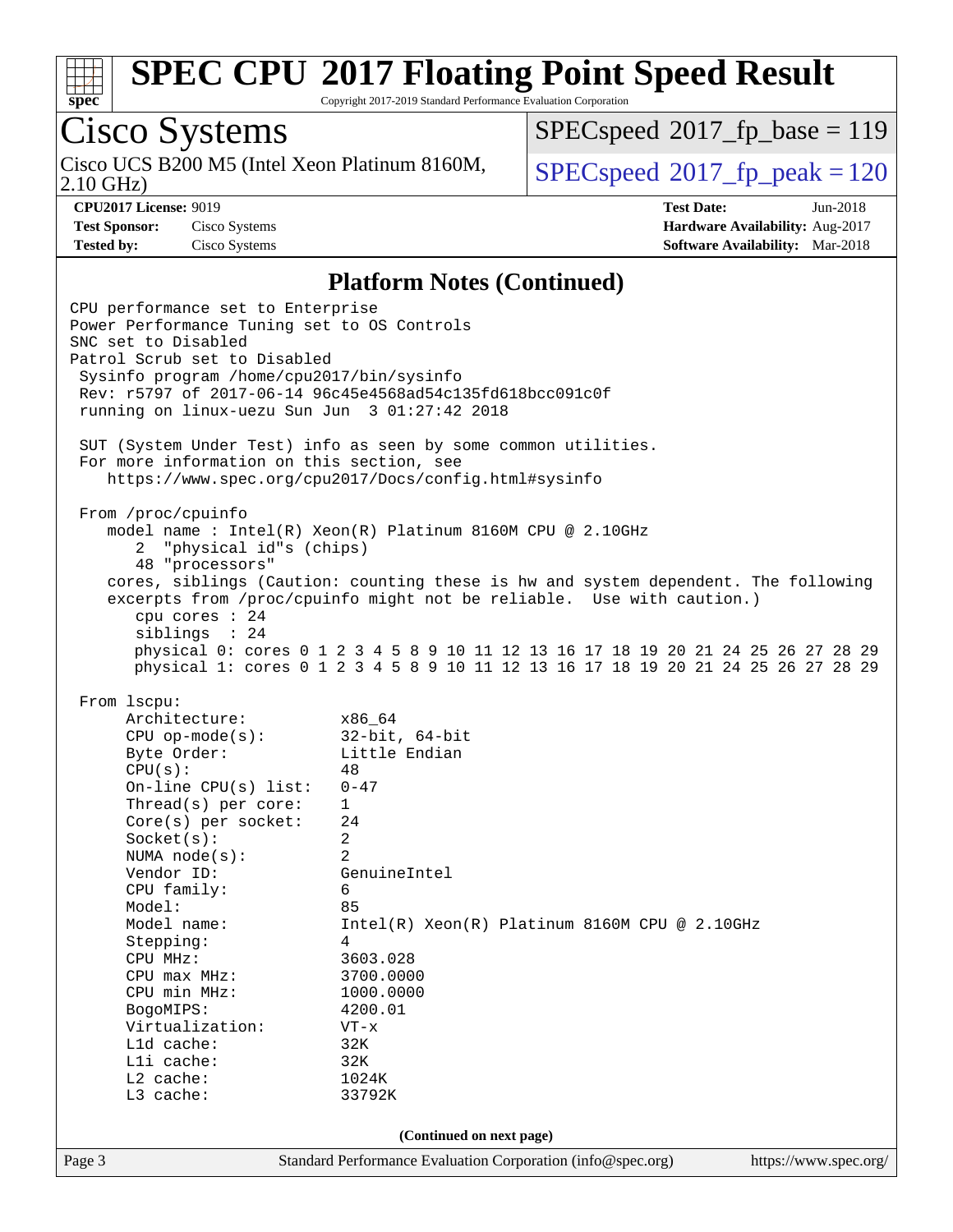| <b>SPEC CPU®2017 Floating Point Speed Result</b><br>Copyright 2017-2019 Standard Performance Evaluation Corporation<br>$spec^*$                                                                                                                                                                                                                                                                                                                                                                                                                                                                                                                                                                                                                                                                                                                                                                          |                                                               |
|----------------------------------------------------------------------------------------------------------------------------------------------------------------------------------------------------------------------------------------------------------------------------------------------------------------------------------------------------------------------------------------------------------------------------------------------------------------------------------------------------------------------------------------------------------------------------------------------------------------------------------------------------------------------------------------------------------------------------------------------------------------------------------------------------------------------------------------------------------------------------------------------------------|---------------------------------------------------------------|
| Cisco Systems                                                                                                                                                                                                                                                                                                                                                                                                                                                                                                                                                                                                                                                                                                                                                                                                                                                                                            | $SPEC speed^{\circ}2017$ fp base = 119                        |
| Cisco UCS B200 M5 (Intel Xeon Platinum 8160M,<br>$2.10$ GHz)                                                                                                                                                                                                                                                                                                                                                                                                                                                                                                                                                                                                                                                                                                                                                                                                                                             | $SPEC speed^{\circ}2017$ _fp_peak = 120                       |
| <b>CPU2017 License: 9019</b>                                                                                                                                                                                                                                                                                                                                                                                                                                                                                                                                                                                                                                                                                                                                                                                                                                                                             | <b>Test Date:</b><br>Jun-2018                                 |
| <b>Test Sponsor:</b><br>Cisco Systems                                                                                                                                                                                                                                                                                                                                                                                                                                                                                                                                                                                                                                                                                                                                                                                                                                                                    | Hardware Availability: Aug-2017                               |
| <b>Tested by:</b><br>Cisco Systems                                                                                                                                                                                                                                                                                                                                                                                                                                                                                                                                                                                                                                                                                                                                                                                                                                                                       | Software Availability: Mar-2018                               |
| <b>Platform Notes (Continued)</b>                                                                                                                                                                                                                                                                                                                                                                                                                                                                                                                                                                                                                                                                                                                                                                                                                                                                        |                                                               |
| NUMA node0 CPU(s):<br>$0 - 23$<br>$24 - 47$<br>NUMA nodel CPU(s):<br>Flagg:<br>pat pse36 clflush dts acpi mmx fxsr sse sse2 ss ht tm pbe syscall nx pdpe1gb rdtscp<br>lm constant_tsc art arch_perfmon pebs bts rep_good nopl xtopology nonstop_tsc<br>aperfmperf eagerfpu pni pclmulqdq dtes64 monitor ds_cpl vmx smx est tm2 ssse3 sdbg<br>fma cx16 xtpr pdcm pcid dca sse4_1 sse4_2 x2apic movbe popcnt tsc_deadline_timer aes<br>xsave avx f16c rdrand lahf_lm abm 3dnowprefetch ida arat epb invpcid_single pln pts<br>dtherm hwp hwp_act_window hwp_epp hwp_pkg_req intel_pt spec_ctrl kaiser tpr_shadow<br>vnmi flexpriority ept vpid fsgsbase tsc_adjust bmil hle avx2 smep bmi2 erms invpcid<br>rtm cqm mpx avx512f avx512dq rdseed adx smap clflushopt clwb avx512cd avx512bw<br>avx512vl xsaveopt xsavec xgetbv1 cqm_llc cqm_occup_llc<br>/proc/cpuinfo cache data<br>cache size $: 33792$ KB | fpu vme de pse tsc msr pae mce cx8 apic sep mtrr pge mca cmov |
| From numactl --hardware WARNING: a numactl 'node' might or might not correspond to a<br>physical chip.<br>$available: 2 nodes (0-1)$<br>node 0 cpus: 0 1 2 3 4 5 6 7 8 9 10 11 12 13 14 15 16 17 18 19 20 21 22 23<br>node 0 size: 192074 MB<br>node 0 free: 188266 MB<br>node 1 cpus: 24 25 26 27 28 29 30 31 32 33 34 35 36 37 38 39 40 41 42 43 44 45 46 47<br>node 1 size: 193504 MB<br>node 1 free: 189573 MB<br>node distances:<br>node 0 1<br>0 :<br>10<br>21<br>1:<br>21<br>10<br>From /proc/meminfo<br>MemTotal:<br>394832424 kB                                                                                                                                                                                                                                                                                                                                                                |                                                               |
| HugePages_Total:<br>0<br>Hugepagesize:<br>2048 kB<br>From /etc/*release* /etc/*version*<br>$S$ uSE-release:<br>SUSE Linux Enterprise Server 12 (x86_64)<br>$VERSION = 12$<br>PATCHLEVEL = 2<br># This file is deprecated and will be removed in a future service pack or release.<br># Please check /etc/os-release for details about this release.<br>os-release:<br>NAME="SLES"<br>VERSION="12-SP2"<br>VERSION_ID="12.2"<br>PRETTY_NAME="SUSE Linux Enterprise Server 12 SP2"                                                                                                                                                                                                                                                                                                                                                                                                                          |                                                               |
| (Continued on next page)                                                                                                                                                                                                                                                                                                                                                                                                                                                                                                                                                                                                                                                                                                                                                                                                                                                                                 |                                                               |
| Page 4<br>Standard Performance Evaluation Corporation (info@spec.org)                                                                                                                                                                                                                                                                                                                                                                                                                                                                                                                                                                                                                                                                                                                                                                                                                                    | https://www.spec.org/                                         |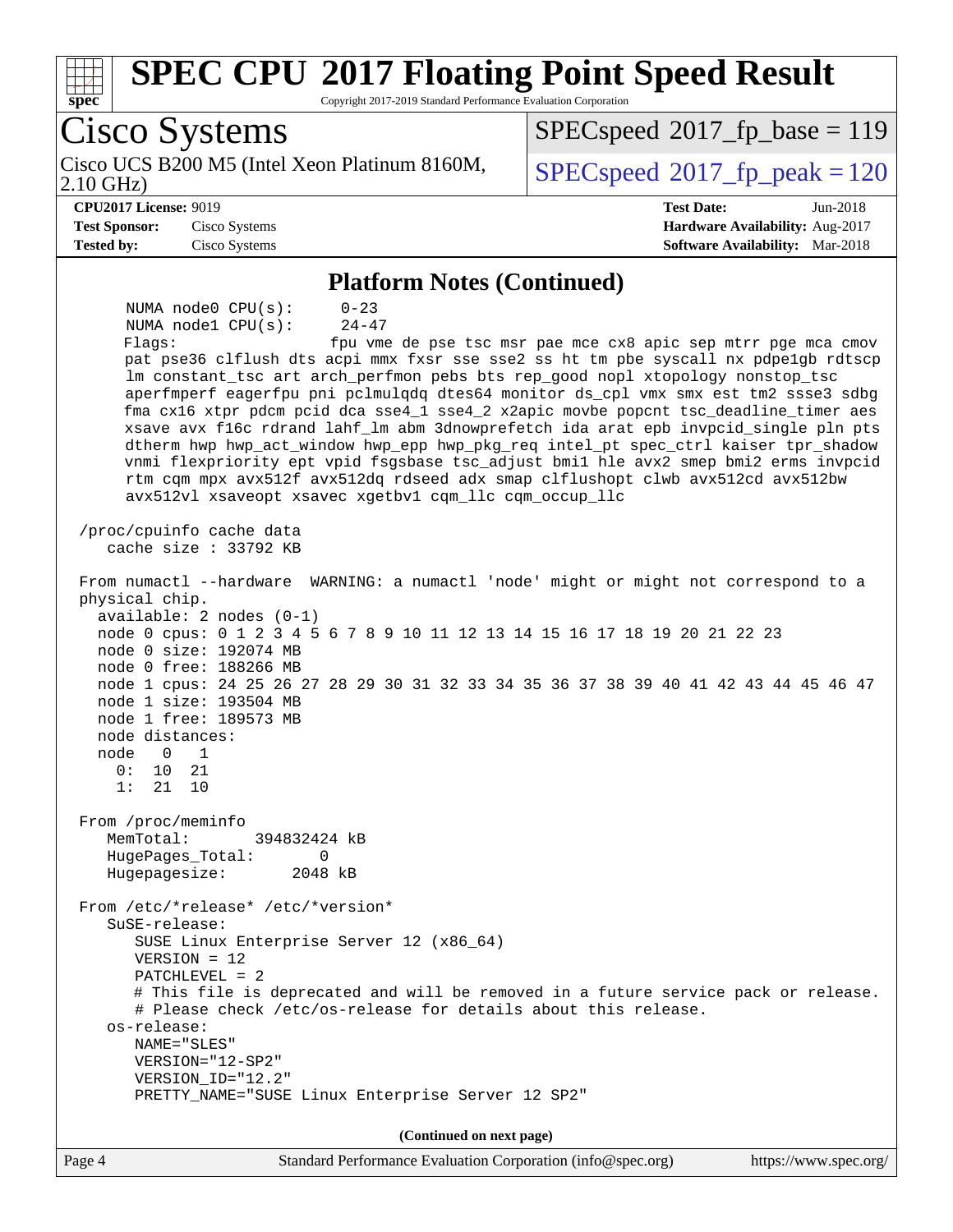![](_page_4_Picture_0.jpeg)

Copyright 2017-2019 Standard Performance Evaluation Corporation

# Cisco Systems

2.10 GHz) Cisco UCS B200 M5 (Intel Xeon Platinum 8160M,  $\big|$  [SPECspeed](http://www.spec.org/auto/cpu2017/Docs/result-fields.html#SPECspeed2017fppeak)®[2017\\_fp\\_peak = 1](http://www.spec.org/auto/cpu2017/Docs/result-fields.html#SPECspeed2017fppeak)20

[SPECspeed](http://www.spec.org/auto/cpu2017/Docs/result-fields.html#SPECspeed2017fpbase)<sup>®</sup>2017 fp base = 119

**[Test Sponsor:](http://www.spec.org/auto/cpu2017/Docs/result-fields.html#TestSponsor)** Cisco Systems **[Hardware Availability:](http://www.spec.org/auto/cpu2017/Docs/result-fields.html#HardwareAvailability)** Aug-2017 **[Tested by:](http://www.spec.org/auto/cpu2017/Docs/result-fields.html#Testedby)** Cisco Systems **[Software Availability:](http://www.spec.org/auto/cpu2017/Docs/result-fields.html#SoftwareAvailability)** Mar-2018

**[CPU2017 License:](http://www.spec.org/auto/cpu2017/Docs/result-fields.html#CPU2017License)** 9019 **[Test Date:](http://www.spec.org/auto/cpu2017/Docs/result-fields.html#TestDate)** Jun-2018

#### **[Platform Notes \(Continued\)](http://www.spec.org/auto/cpu2017/Docs/result-fields.html#PlatformNotes)**

 ID="sles" ANSI\_COLOR="0;32" CPE\_NAME="cpe:/o:suse:sles:12:sp2"

uname -a:

 Linux linux-uezu 4.4.103-92.56-default #1 SMP Wed Dec 27 16:24:31 UTC 2017 (2fd2155) x86\_64 x86\_64 x86\_64 GNU/Linux

run-level 3 Jun 2 23:32

 SPEC is set to: /home/cpu2017 Filesystem Type Size Used Avail Use% Mounted on /dev/sda1 xfs 894G 111G 784G 13% /

 Additional information from dmidecode follows. WARNING: Use caution when you interpret this section. The 'dmidecode' program reads system data which is "intended to allow hardware to be accurately determined", but the intent may not be met, as there are frequent changes to hardware, firmware, and the "DMTF SMBIOS" standard. BIOS Cisco Systems, Inc. B200M5.3.2.3c.0.0307181316 03/07/2018 Memory:

24x 0xCE00 M393A2G40EB2-CTD 16 GB 2 rank 2666

(End of data from sysinfo program)

#### **[Compiler Version Notes](http://www.spec.org/auto/cpu2017/Docs/result-fields.html#CompilerVersionNotes)**

| 619.1bm_s(base, peak) 638.imagick_s(base, peak)<br>C<br>$644.nab_s(base, peak)$                                            |                                                             |                       |
|----------------------------------------------------------------------------------------------------------------------------|-------------------------------------------------------------|-----------------------|
| icc (ICC) 18.0.2 20180210<br>Copyright (C) 1985-2018 Intel Corporation. All rights reserved.                               |                                                             |                       |
| C++, C, Fortran   607. cactuBSSN_s(base, peak)                                                                             |                                                             |                       |
| icpc (ICC) 18.0.2 20180210<br>Copyright (C) 1985-2018 Intel Corporation. All rights reserved.<br>icc (ICC) 18.0.2 20180210 |                                                             |                       |
| Copyright (C) 1985-2018 Intel Corporation. All rights reserved.<br>ifort (IFORT) 18.0.2 20180210                           |                                                             |                       |
| Copyright (C) 1985-2018 Intel Corporation. All rights reserved.                                                            |                                                             |                       |
|                                                                                                                            |                                                             |                       |
|                                                                                                                            | (Continued on next page)                                    |                       |
| Page 5                                                                                                                     | Standard Performance Evaluation Corporation (info@spec.org) | https://www.spec.org/ |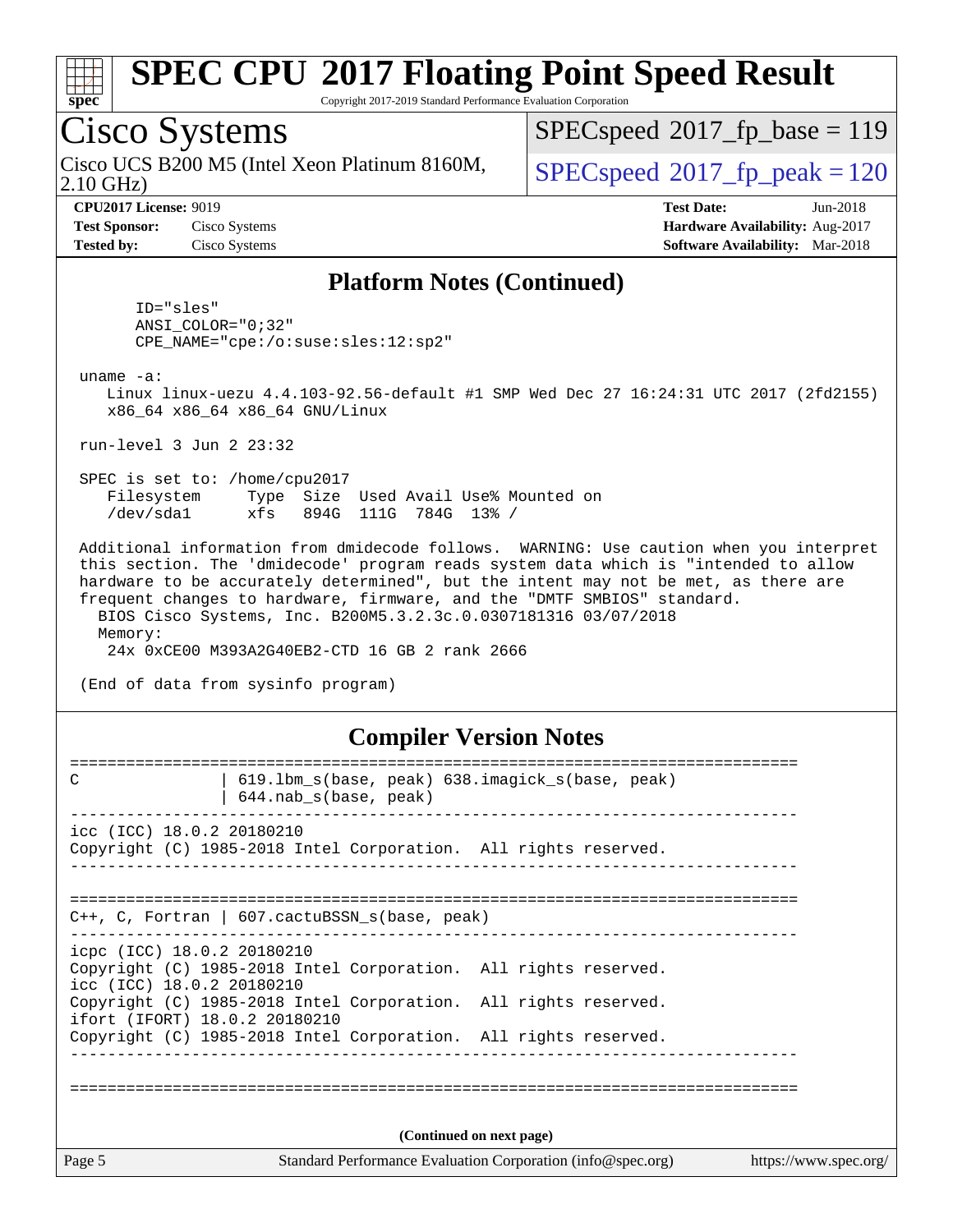| <b>SPEC CPU®2017 Floating Point Speed Result</b><br>Copyright 2017-2019 Standard Performance Evaluation Corporation<br>$spec^*$        |                                         |
|----------------------------------------------------------------------------------------------------------------------------------------|-----------------------------------------|
| Cisco Systems                                                                                                                          | $SPEC speed^{\circ}2017$ fp base = 119  |
| Cisco UCS B200 M5 (Intel Xeon Platinum 8160M,<br>$2.10$ GHz)                                                                           | $SPEC speed^{\circ}2017$ _fp_peak = 120 |
| <b>CPU2017 License: 9019</b>                                                                                                           | <b>Test Date:</b><br>$Jun-2018$         |
| <b>Test Sponsor:</b><br>Cisco Systems                                                                                                  | Hardware Availability: Aug-2017         |
| <b>Tested by:</b><br>Cisco Systems                                                                                                     | <b>Software Availability:</b> Mar-2018  |
| <b>Compiler Version Notes (Continued)</b><br>603.bwaves_s(base, peak) 649.fotonik3d_s(base, peak)<br>Fortran<br>654.roms_s(base, peak) |                                         |
| ifort (IFORT) 18.0.2 20180210<br>Copyright (C) 1985-2018 Intel Corporation. All rights reserved.                                       |                                         |
| $621.$ wrf $s(base, peak)$ $627.$ cam4 $s(base, peak)$<br>Fortran, C<br>628.pop2_s(base, peak)                                         |                                         |
| ifort (IFORT) 18.0.2 20180210<br>Copyright (C) 1985-2018 Intel Corporation. All rights reserved.<br>icc (ICC) 18.0.2 20180210          |                                         |
| Copyright (C) 1985-2018 Intel Corporation. All rights reserved.                                                                        |                                         |

**[Base Compiler Invocation](http://www.spec.org/auto/cpu2017/Docs/result-fields.html#BaseCompilerInvocation)**

[C benchmarks](http://www.spec.org/auto/cpu2017/Docs/result-fields.html#Cbenchmarks): [icc -m64 -std=c11](http://www.spec.org/cpu2017/results/res2018q2/cpu2017-20180612-06900.flags.html#user_CCbase_intel_icc_64bit_c11_33ee0cdaae7deeeab2a9725423ba97205ce30f63b9926c2519791662299b76a0318f32ddfffdc46587804de3178b4f9328c46fa7c2b0cd779d7a61945c91cd35)

[Fortran benchmarks](http://www.spec.org/auto/cpu2017/Docs/result-fields.html#Fortranbenchmarks): [ifort -m64](http://www.spec.org/cpu2017/results/res2018q2/cpu2017-20180612-06900.flags.html#user_FCbase_intel_ifort_64bit_24f2bb282fbaeffd6157abe4f878425411749daecae9a33200eee2bee2fe76f3b89351d69a8130dd5949958ce389cf37ff59a95e7a40d588e8d3a57e0c3fd751)

[Benchmarks using both Fortran and C](http://www.spec.org/auto/cpu2017/Docs/result-fields.html#BenchmarksusingbothFortranandC): [ifort -m64](http://www.spec.org/cpu2017/results/res2018q2/cpu2017-20180612-06900.flags.html#user_CC_FCbase_intel_ifort_64bit_24f2bb282fbaeffd6157abe4f878425411749daecae9a33200eee2bee2fe76f3b89351d69a8130dd5949958ce389cf37ff59a95e7a40d588e8d3a57e0c3fd751) [icc -m64 -std=c11](http://www.spec.org/cpu2017/results/res2018q2/cpu2017-20180612-06900.flags.html#user_CC_FCbase_intel_icc_64bit_c11_33ee0cdaae7deeeab2a9725423ba97205ce30f63b9926c2519791662299b76a0318f32ddfffdc46587804de3178b4f9328c46fa7c2b0cd779d7a61945c91cd35)

[Benchmarks using Fortran, C, and C++:](http://www.spec.org/auto/cpu2017/Docs/result-fields.html#BenchmarksusingFortranCandCXX) [icpc -m64](http://www.spec.org/cpu2017/results/res2018q2/cpu2017-20180612-06900.flags.html#user_CC_CXX_FCbase_intel_icpc_64bit_4ecb2543ae3f1412ef961e0650ca070fec7b7afdcd6ed48761b84423119d1bf6bdf5cad15b44d48e7256388bc77273b966e5eb805aefd121eb22e9299b2ec9d9) [icc -m64 -std=c11](http://www.spec.org/cpu2017/results/res2018q2/cpu2017-20180612-06900.flags.html#user_CC_CXX_FCbase_intel_icc_64bit_c11_33ee0cdaae7deeeab2a9725423ba97205ce30f63b9926c2519791662299b76a0318f32ddfffdc46587804de3178b4f9328c46fa7c2b0cd779d7a61945c91cd35) [ifort -m64](http://www.spec.org/cpu2017/results/res2018q2/cpu2017-20180612-06900.flags.html#user_CC_CXX_FCbase_intel_ifort_64bit_24f2bb282fbaeffd6157abe4f878425411749daecae9a33200eee2bee2fe76f3b89351d69a8130dd5949958ce389cf37ff59a95e7a40d588e8d3a57e0c3fd751)

### **[Base Portability Flags](http://www.spec.org/auto/cpu2017/Docs/result-fields.html#BasePortabilityFlags)**

 603.bwaves\_s: [-DSPEC\\_LP64](http://www.spec.org/cpu2017/results/res2018q2/cpu2017-20180612-06900.flags.html#suite_basePORTABILITY603_bwaves_s_DSPEC_LP64) 607.cactuBSSN\_s: [-DSPEC\\_LP64](http://www.spec.org/cpu2017/results/res2018q2/cpu2017-20180612-06900.flags.html#suite_basePORTABILITY607_cactuBSSN_s_DSPEC_LP64) 619.lbm\_s: [-DSPEC\\_LP64](http://www.spec.org/cpu2017/results/res2018q2/cpu2017-20180612-06900.flags.html#suite_basePORTABILITY619_lbm_s_DSPEC_LP64) 621.wrf\_s: [-DSPEC\\_LP64](http://www.spec.org/cpu2017/results/res2018q2/cpu2017-20180612-06900.flags.html#suite_basePORTABILITY621_wrf_s_DSPEC_LP64) [-DSPEC\\_CASE\\_FLAG](http://www.spec.org/cpu2017/results/res2018q2/cpu2017-20180612-06900.flags.html#b621.wrf_s_baseCPORTABILITY_DSPEC_CASE_FLAG) [-convert big\\_endian](http://www.spec.org/cpu2017/results/res2018q2/cpu2017-20180612-06900.flags.html#user_baseFPORTABILITY621_wrf_s_convert_big_endian_c3194028bc08c63ac5d04de18c48ce6d347e4e562e8892b8bdbdc0214820426deb8554edfa529a3fb25a586e65a3d812c835984020483e7e73212c4d31a38223) 627.cam4\_s: [-DSPEC\\_LP64](http://www.spec.org/cpu2017/results/res2018q2/cpu2017-20180612-06900.flags.html#suite_basePORTABILITY627_cam4_s_DSPEC_LP64) [-DSPEC\\_CASE\\_FLAG](http://www.spec.org/cpu2017/results/res2018q2/cpu2017-20180612-06900.flags.html#b627.cam4_s_baseCPORTABILITY_DSPEC_CASE_FLAG) 628.pop2\_s: [-DSPEC\\_LP64](http://www.spec.org/cpu2017/results/res2018q2/cpu2017-20180612-06900.flags.html#suite_basePORTABILITY628_pop2_s_DSPEC_LP64) [-DSPEC\\_CASE\\_FLAG](http://www.spec.org/cpu2017/results/res2018q2/cpu2017-20180612-06900.flags.html#b628.pop2_s_baseCPORTABILITY_DSPEC_CASE_FLAG) [-convert big\\_endian](http://www.spec.org/cpu2017/results/res2018q2/cpu2017-20180612-06900.flags.html#user_baseFPORTABILITY628_pop2_s_convert_big_endian_c3194028bc08c63ac5d04de18c48ce6d347e4e562e8892b8bdbdc0214820426deb8554edfa529a3fb25a586e65a3d812c835984020483e7e73212c4d31a38223) [-assume byterecl](http://www.spec.org/cpu2017/results/res2018q2/cpu2017-20180612-06900.flags.html#user_baseFPORTABILITY628_pop2_s_assume_byterecl_7e47d18b9513cf18525430bbf0f2177aa9bf368bc7a059c09b2c06a34b53bd3447c950d3f8d6c70e3faf3a05c8557d66a5798b567902e8849adc142926523472) 638.imagick\_s: [-DSPEC\\_LP64](http://www.spec.org/cpu2017/results/res2018q2/cpu2017-20180612-06900.flags.html#suite_basePORTABILITY638_imagick_s_DSPEC_LP64) 644.nab\_s: [-DSPEC\\_LP64](http://www.spec.org/cpu2017/results/res2018q2/cpu2017-20180612-06900.flags.html#suite_basePORTABILITY644_nab_s_DSPEC_LP64) 649.fotonik3d\_s: [-DSPEC\\_LP64](http://www.spec.org/cpu2017/results/res2018q2/cpu2017-20180612-06900.flags.html#suite_basePORTABILITY649_fotonik3d_s_DSPEC_LP64)

**(Continued on next page)**

Page 6 Standard Performance Evaluation Corporation [\(info@spec.org\)](mailto:info@spec.org) <https://www.spec.org/>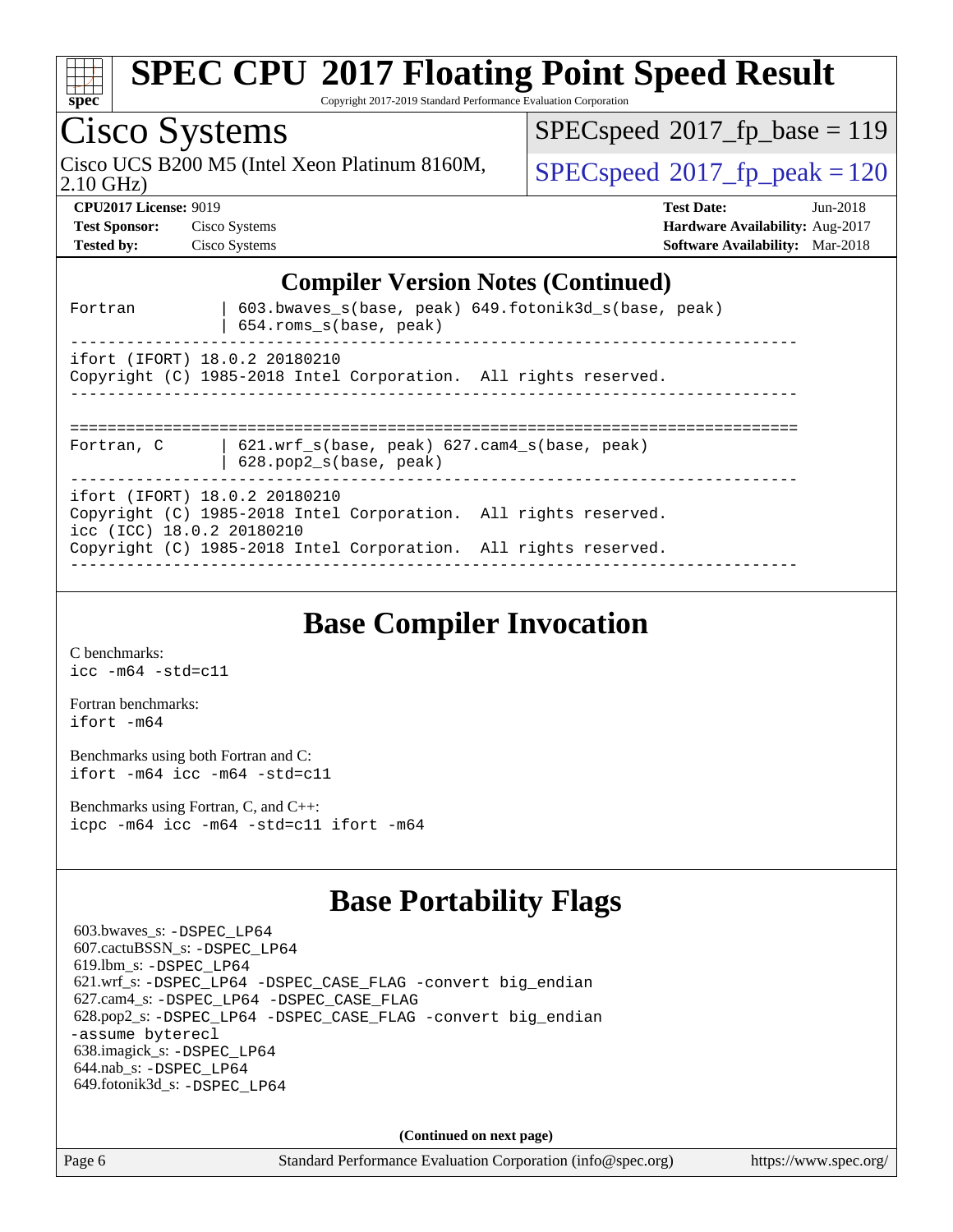![](_page_6_Picture_0.jpeg)

Copyright 2017-2019 Standard Performance Evaluation Corporation

## Cisco Systems

2.10 GHz) Cisco UCS B200 M5 (Intel Xeon Platinum 8160M,  $\big|$  [SPECspeed](http://www.spec.org/auto/cpu2017/Docs/result-fields.html#SPECspeed2017fppeak)®2017 fp\_peak = 120

[SPECspeed](http://www.spec.org/auto/cpu2017/Docs/result-fields.html#SPECspeed2017fpbase)<sup>®</sup>2017 fp base = 119

**[CPU2017 License:](http://www.spec.org/auto/cpu2017/Docs/result-fields.html#CPU2017License)** 9019 **[Test Date:](http://www.spec.org/auto/cpu2017/Docs/result-fields.html#TestDate)** Jun-2018 **[Test Sponsor:](http://www.spec.org/auto/cpu2017/Docs/result-fields.html#TestSponsor)** Cisco Systems **[Hardware Availability:](http://www.spec.org/auto/cpu2017/Docs/result-fields.html#HardwareAvailability)** Aug-2017 **[Tested by:](http://www.spec.org/auto/cpu2017/Docs/result-fields.html#Testedby)** Cisco Systems **[Software Availability:](http://www.spec.org/auto/cpu2017/Docs/result-fields.html#SoftwareAvailability)** Mar-2018

### **[Base Portability Flags \(Continued\)](http://www.spec.org/auto/cpu2017/Docs/result-fields.html#BasePortabilityFlags)**

654.roms\_s: [-DSPEC\\_LP64](http://www.spec.org/cpu2017/results/res2018q2/cpu2017-20180612-06900.flags.html#suite_basePORTABILITY654_roms_s_DSPEC_LP64)

### **[Base Optimization Flags](http://www.spec.org/auto/cpu2017/Docs/result-fields.html#BaseOptimizationFlags)**

[C benchmarks](http://www.spec.org/auto/cpu2017/Docs/result-fields.html#Cbenchmarks):

[-xCORE-AVX512](http://www.spec.org/cpu2017/results/res2018q2/cpu2017-20180612-06900.flags.html#user_CCbase_f-xCORE-AVX512) [-ipo](http://www.spec.org/cpu2017/results/res2018q2/cpu2017-20180612-06900.flags.html#user_CCbase_f-ipo) [-O3](http://www.spec.org/cpu2017/results/res2018q2/cpu2017-20180612-06900.flags.html#user_CCbase_f-O3) [-no-prec-div](http://www.spec.org/cpu2017/results/res2018q2/cpu2017-20180612-06900.flags.html#user_CCbase_f-no-prec-div) [-qopt-prefetch](http://www.spec.org/cpu2017/results/res2018q2/cpu2017-20180612-06900.flags.html#user_CCbase_f-qopt-prefetch) [-ffinite-math-only](http://www.spec.org/cpu2017/results/res2018q2/cpu2017-20180612-06900.flags.html#user_CCbase_f_finite_math_only_cb91587bd2077682c4b38af759c288ed7c732db004271a9512da14a4f8007909a5f1427ecbf1a0fb78ff2a814402c6114ac565ca162485bbcae155b5e4258871) [-qopt-mem-layout-trans=3](http://www.spec.org/cpu2017/results/res2018q2/cpu2017-20180612-06900.flags.html#user_CCbase_f-qopt-mem-layout-trans_de80db37974c74b1f0e20d883f0b675c88c3b01e9d123adea9b28688d64333345fb62bc4a798493513fdb68f60282f9a726aa07f478b2f7113531aecce732043) [-qopenmp](http://www.spec.org/cpu2017/results/res2018q2/cpu2017-20180612-06900.flags.html#user_CCbase_qopenmp_16be0c44f24f464004c6784a7acb94aca937f053568ce72f94b139a11c7c168634a55f6653758ddd83bcf7b8463e8028bb0b48b77bcddc6b78d5d95bb1df2967) [-DSPEC\\_OPENMP](http://www.spec.org/cpu2017/results/res2018q2/cpu2017-20180612-06900.flags.html#suite_CCbase_DSPEC_OPENMP)

[Fortran benchmarks](http://www.spec.org/auto/cpu2017/Docs/result-fields.html#Fortranbenchmarks):

[-DSPEC\\_OPENMP](http://www.spec.org/cpu2017/results/res2018q2/cpu2017-20180612-06900.flags.html#suite_FCbase_DSPEC_OPENMP) [-xCORE-AVX512](http://www.spec.org/cpu2017/results/res2018q2/cpu2017-20180612-06900.flags.html#user_FCbase_f-xCORE-AVX512) [-ipo](http://www.spec.org/cpu2017/results/res2018q2/cpu2017-20180612-06900.flags.html#user_FCbase_f-ipo) [-O3](http://www.spec.org/cpu2017/results/res2018q2/cpu2017-20180612-06900.flags.html#user_FCbase_f-O3) [-no-prec-div](http://www.spec.org/cpu2017/results/res2018q2/cpu2017-20180612-06900.flags.html#user_FCbase_f-no-prec-div) [-qopt-prefetch](http://www.spec.org/cpu2017/results/res2018q2/cpu2017-20180612-06900.flags.html#user_FCbase_f-qopt-prefetch) [-ffinite-math-only](http://www.spec.org/cpu2017/results/res2018q2/cpu2017-20180612-06900.flags.html#user_FCbase_f_finite_math_only_cb91587bd2077682c4b38af759c288ed7c732db004271a9512da14a4f8007909a5f1427ecbf1a0fb78ff2a814402c6114ac565ca162485bbcae155b5e4258871) [-qopt-mem-layout-trans=3](http://www.spec.org/cpu2017/results/res2018q2/cpu2017-20180612-06900.flags.html#user_FCbase_f-qopt-mem-layout-trans_de80db37974c74b1f0e20d883f0b675c88c3b01e9d123adea9b28688d64333345fb62bc4a798493513fdb68f60282f9a726aa07f478b2f7113531aecce732043) [-qopenmp](http://www.spec.org/cpu2017/results/res2018q2/cpu2017-20180612-06900.flags.html#user_FCbase_qopenmp_16be0c44f24f464004c6784a7acb94aca937f053568ce72f94b139a11c7c168634a55f6653758ddd83bcf7b8463e8028bb0b48b77bcddc6b78d5d95bb1df2967) [-nostandard-realloc-lhs](http://www.spec.org/cpu2017/results/res2018q2/cpu2017-20180612-06900.flags.html#user_FCbase_f_2003_std_realloc_82b4557e90729c0f113870c07e44d33d6f5a304b4f63d4c15d2d0f1fab99f5daaed73bdb9275d9ae411527f28b936061aa8b9c8f2d63842963b95c9dd6426b8a) [-align array32byte](http://www.spec.org/cpu2017/results/res2018q2/cpu2017-20180612-06900.flags.html#user_FCbase_align_array32byte_b982fe038af199962ba9a80c053b8342c548c85b40b8e86eb3cc33dee0d7986a4af373ac2d51c3f7cf710a18d62fdce2948f201cd044323541f22fc0fffc51b6)

[Benchmarks using both Fortran and C](http://www.spec.org/auto/cpu2017/Docs/result-fields.html#BenchmarksusingbothFortranandC):

[-xCORE-AVX512](http://www.spec.org/cpu2017/results/res2018q2/cpu2017-20180612-06900.flags.html#user_CC_FCbase_f-xCORE-AVX512) [-ipo](http://www.spec.org/cpu2017/results/res2018q2/cpu2017-20180612-06900.flags.html#user_CC_FCbase_f-ipo) [-O3](http://www.spec.org/cpu2017/results/res2018q2/cpu2017-20180612-06900.flags.html#user_CC_FCbase_f-O3) [-no-prec-div](http://www.spec.org/cpu2017/results/res2018q2/cpu2017-20180612-06900.flags.html#user_CC_FCbase_f-no-prec-div) [-qopt-prefetch](http://www.spec.org/cpu2017/results/res2018q2/cpu2017-20180612-06900.flags.html#user_CC_FCbase_f-qopt-prefetch) [-ffinite-math-only](http://www.spec.org/cpu2017/results/res2018q2/cpu2017-20180612-06900.flags.html#user_CC_FCbase_f_finite_math_only_cb91587bd2077682c4b38af759c288ed7c732db004271a9512da14a4f8007909a5f1427ecbf1a0fb78ff2a814402c6114ac565ca162485bbcae155b5e4258871) [-qopt-mem-layout-trans=3](http://www.spec.org/cpu2017/results/res2018q2/cpu2017-20180612-06900.flags.html#user_CC_FCbase_f-qopt-mem-layout-trans_de80db37974c74b1f0e20d883f0b675c88c3b01e9d123adea9b28688d64333345fb62bc4a798493513fdb68f60282f9a726aa07f478b2f7113531aecce732043) [-qopenmp](http://www.spec.org/cpu2017/results/res2018q2/cpu2017-20180612-06900.flags.html#user_CC_FCbase_qopenmp_16be0c44f24f464004c6784a7acb94aca937f053568ce72f94b139a11c7c168634a55f6653758ddd83bcf7b8463e8028bb0b48b77bcddc6b78d5d95bb1df2967) [-DSPEC\\_OPENMP](http://www.spec.org/cpu2017/results/res2018q2/cpu2017-20180612-06900.flags.html#suite_CC_FCbase_DSPEC_OPENMP) [-nostandard-realloc-lhs](http://www.spec.org/cpu2017/results/res2018q2/cpu2017-20180612-06900.flags.html#user_CC_FCbase_f_2003_std_realloc_82b4557e90729c0f113870c07e44d33d6f5a304b4f63d4c15d2d0f1fab99f5daaed73bdb9275d9ae411527f28b936061aa8b9c8f2d63842963b95c9dd6426b8a) [-align array32byte](http://www.spec.org/cpu2017/results/res2018q2/cpu2017-20180612-06900.flags.html#user_CC_FCbase_align_array32byte_b982fe038af199962ba9a80c053b8342c548c85b40b8e86eb3cc33dee0d7986a4af373ac2d51c3f7cf710a18d62fdce2948f201cd044323541f22fc0fffc51b6)

[Benchmarks using Fortran, C, and C++:](http://www.spec.org/auto/cpu2017/Docs/result-fields.html#BenchmarksusingFortranCandCXX)

[-xCORE-AVX512](http://www.spec.org/cpu2017/results/res2018q2/cpu2017-20180612-06900.flags.html#user_CC_CXX_FCbase_f-xCORE-AVX512) [-ipo](http://www.spec.org/cpu2017/results/res2018q2/cpu2017-20180612-06900.flags.html#user_CC_CXX_FCbase_f-ipo) [-O3](http://www.spec.org/cpu2017/results/res2018q2/cpu2017-20180612-06900.flags.html#user_CC_CXX_FCbase_f-O3) [-no-prec-div](http://www.spec.org/cpu2017/results/res2018q2/cpu2017-20180612-06900.flags.html#user_CC_CXX_FCbase_f-no-prec-div) [-qopt-prefetch](http://www.spec.org/cpu2017/results/res2018q2/cpu2017-20180612-06900.flags.html#user_CC_CXX_FCbase_f-qopt-prefetch) [-ffinite-math-only](http://www.spec.org/cpu2017/results/res2018q2/cpu2017-20180612-06900.flags.html#user_CC_CXX_FCbase_f_finite_math_only_cb91587bd2077682c4b38af759c288ed7c732db004271a9512da14a4f8007909a5f1427ecbf1a0fb78ff2a814402c6114ac565ca162485bbcae155b5e4258871) [-qopt-mem-layout-trans=3](http://www.spec.org/cpu2017/results/res2018q2/cpu2017-20180612-06900.flags.html#user_CC_CXX_FCbase_f-qopt-mem-layout-trans_de80db37974c74b1f0e20d883f0b675c88c3b01e9d123adea9b28688d64333345fb62bc4a798493513fdb68f60282f9a726aa07f478b2f7113531aecce732043) [-qopenmp](http://www.spec.org/cpu2017/results/res2018q2/cpu2017-20180612-06900.flags.html#user_CC_CXX_FCbase_qopenmp_16be0c44f24f464004c6784a7acb94aca937f053568ce72f94b139a11c7c168634a55f6653758ddd83bcf7b8463e8028bb0b48b77bcddc6b78d5d95bb1df2967) [-DSPEC\\_OPENMP](http://www.spec.org/cpu2017/results/res2018q2/cpu2017-20180612-06900.flags.html#suite_CC_CXX_FCbase_DSPEC_OPENMP) [-nostandard-realloc-lhs](http://www.spec.org/cpu2017/results/res2018q2/cpu2017-20180612-06900.flags.html#user_CC_CXX_FCbase_f_2003_std_realloc_82b4557e90729c0f113870c07e44d33d6f5a304b4f63d4c15d2d0f1fab99f5daaed73bdb9275d9ae411527f28b936061aa8b9c8f2d63842963b95c9dd6426b8a) [-align array32byte](http://www.spec.org/cpu2017/results/res2018q2/cpu2017-20180612-06900.flags.html#user_CC_CXX_FCbase_align_array32byte_b982fe038af199962ba9a80c053b8342c548c85b40b8e86eb3cc33dee0d7986a4af373ac2d51c3f7cf710a18d62fdce2948f201cd044323541f22fc0fffc51b6)

### **[Peak Compiler Invocation](http://www.spec.org/auto/cpu2017/Docs/result-fields.html#PeakCompilerInvocation)**

[C benchmarks](http://www.spec.org/auto/cpu2017/Docs/result-fields.html#Cbenchmarks): [icc -m64 -std=c11](http://www.spec.org/cpu2017/results/res2018q2/cpu2017-20180612-06900.flags.html#user_CCpeak_intel_icc_64bit_c11_33ee0cdaae7deeeab2a9725423ba97205ce30f63b9926c2519791662299b76a0318f32ddfffdc46587804de3178b4f9328c46fa7c2b0cd779d7a61945c91cd35)

[Fortran benchmarks](http://www.spec.org/auto/cpu2017/Docs/result-fields.html#Fortranbenchmarks): [ifort -m64](http://www.spec.org/cpu2017/results/res2018q2/cpu2017-20180612-06900.flags.html#user_FCpeak_intel_ifort_64bit_24f2bb282fbaeffd6157abe4f878425411749daecae9a33200eee2bee2fe76f3b89351d69a8130dd5949958ce389cf37ff59a95e7a40d588e8d3a57e0c3fd751)

[Benchmarks using both Fortran and C](http://www.spec.org/auto/cpu2017/Docs/result-fields.html#BenchmarksusingbothFortranandC): [ifort -m64](http://www.spec.org/cpu2017/results/res2018q2/cpu2017-20180612-06900.flags.html#user_CC_FCpeak_intel_ifort_64bit_24f2bb282fbaeffd6157abe4f878425411749daecae9a33200eee2bee2fe76f3b89351d69a8130dd5949958ce389cf37ff59a95e7a40d588e8d3a57e0c3fd751) [icc -m64 -std=c11](http://www.spec.org/cpu2017/results/res2018q2/cpu2017-20180612-06900.flags.html#user_CC_FCpeak_intel_icc_64bit_c11_33ee0cdaae7deeeab2a9725423ba97205ce30f63b9926c2519791662299b76a0318f32ddfffdc46587804de3178b4f9328c46fa7c2b0cd779d7a61945c91cd35)

[Benchmarks using Fortran, C, and C++:](http://www.spec.org/auto/cpu2017/Docs/result-fields.html#BenchmarksusingFortranCandCXX) [icpc -m64](http://www.spec.org/cpu2017/results/res2018q2/cpu2017-20180612-06900.flags.html#user_CC_CXX_FCpeak_intel_icpc_64bit_4ecb2543ae3f1412ef961e0650ca070fec7b7afdcd6ed48761b84423119d1bf6bdf5cad15b44d48e7256388bc77273b966e5eb805aefd121eb22e9299b2ec9d9) [icc -m64 -std=c11](http://www.spec.org/cpu2017/results/res2018q2/cpu2017-20180612-06900.flags.html#user_CC_CXX_FCpeak_intel_icc_64bit_c11_33ee0cdaae7deeeab2a9725423ba97205ce30f63b9926c2519791662299b76a0318f32ddfffdc46587804de3178b4f9328c46fa7c2b0cd779d7a61945c91cd35) [ifort -m64](http://www.spec.org/cpu2017/results/res2018q2/cpu2017-20180612-06900.flags.html#user_CC_CXX_FCpeak_intel_ifort_64bit_24f2bb282fbaeffd6157abe4f878425411749daecae9a33200eee2bee2fe76f3b89351d69a8130dd5949958ce389cf37ff59a95e7a40d588e8d3a57e0c3fd751)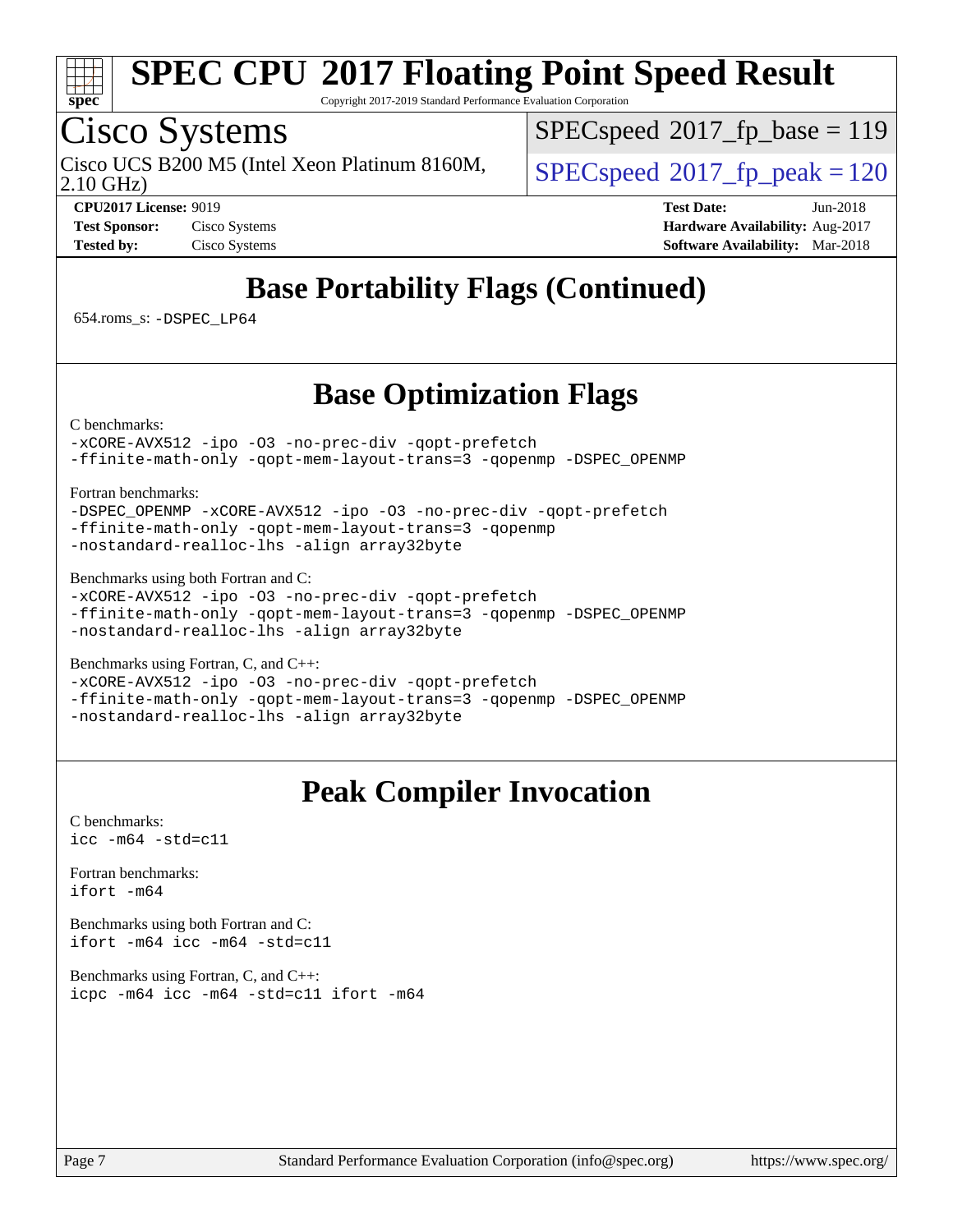![](_page_7_Picture_0.jpeg)

Copyright 2017-2019 Standard Performance Evaluation Corporation

# Cisco Systems

2.10 GHz) Cisco UCS B200 M5 (Intel Xeon Platinum 8160M,  $\vert$  [SPECspeed](http://www.spec.org/auto/cpu2017/Docs/result-fields.html#SPECspeed2017fppeak)<sup>®</sup>2017 fp\_peak = 120

[SPECspeed](http://www.spec.org/auto/cpu2017/Docs/result-fields.html#SPECspeed2017fpbase)<sup>®</sup>2017 fp base = 119

**[CPU2017 License:](http://www.spec.org/auto/cpu2017/Docs/result-fields.html#CPU2017License)** 9019 **[Test Date:](http://www.spec.org/auto/cpu2017/Docs/result-fields.html#TestDate)** Jun-2018 **[Test Sponsor:](http://www.spec.org/auto/cpu2017/Docs/result-fields.html#TestSponsor)** Cisco Systems **[Hardware Availability:](http://www.spec.org/auto/cpu2017/Docs/result-fields.html#HardwareAvailability)** Aug-2017 **[Tested by:](http://www.spec.org/auto/cpu2017/Docs/result-fields.html#Testedby)** Cisco Systems **[Software Availability:](http://www.spec.org/auto/cpu2017/Docs/result-fields.html#SoftwareAvailability)** Mar-2018

### **[Peak Portability Flags](http://www.spec.org/auto/cpu2017/Docs/result-fields.html#PeakPortabilityFlags)**

Same as Base Portability Flags

### **[Peak Optimization Flags](http://www.spec.org/auto/cpu2017/Docs/result-fields.html#PeakOptimizationFlags)**

[C benchmarks](http://www.spec.org/auto/cpu2017/Docs/result-fields.html#Cbenchmarks):

 619.lbm\_s: [-prof-gen](http://www.spec.org/cpu2017/results/res2018q2/cpu2017-20180612-06900.flags.html#user_peakPASS1_CFLAGSPASS1_LDFLAGS619_lbm_s_prof_gen_5aa4926d6013ddb2a31985c654b3eb18169fc0c6952a63635c234f711e6e63dd76e94ad52365559451ec499a2cdb89e4dc58ba4c67ef54ca681ffbe1461d6b36)(pass 1) [-prof-use](http://www.spec.org/cpu2017/results/res2018q2/cpu2017-20180612-06900.flags.html#user_peakPASS2_CFLAGSPASS2_LDFLAGS619_lbm_s_prof_use_1a21ceae95f36a2b53c25747139a6c16ca95bd9def2a207b4f0849963b97e94f5260e30a0c64f4bb623698870e679ca08317ef8150905d41bd88c6f78df73f19)(pass 2) [-O2](http://www.spec.org/cpu2017/results/res2018q2/cpu2017-20180612-06900.flags.html#user_peakPASS1_COPTIMIZE619_lbm_s_f-O2) [-xCORE-AVX512](http://www.spec.org/cpu2017/results/res2018q2/cpu2017-20180612-06900.flags.html#user_peakPASS2_COPTIMIZE619_lbm_s_f-xCORE-AVX512) [-qopt-prefetch](http://www.spec.org/cpu2017/results/res2018q2/cpu2017-20180612-06900.flags.html#user_peakPASS1_COPTIMIZEPASS2_COPTIMIZE619_lbm_s_f-qopt-prefetch) [-ipo](http://www.spec.org/cpu2017/results/res2018q2/cpu2017-20180612-06900.flags.html#user_peakPASS2_COPTIMIZE619_lbm_s_f-ipo) [-O3](http://www.spec.org/cpu2017/results/res2018q2/cpu2017-20180612-06900.flags.html#user_peakPASS2_COPTIMIZE619_lbm_s_f-O3) [-ffinite-math-only](http://www.spec.org/cpu2017/results/res2018q2/cpu2017-20180612-06900.flags.html#user_peakPASS1_COPTIMIZEPASS2_COPTIMIZE619_lbm_s_f_finite_math_only_cb91587bd2077682c4b38af759c288ed7c732db004271a9512da14a4f8007909a5f1427ecbf1a0fb78ff2a814402c6114ac565ca162485bbcae155b5e4258871) [-no-prec-div](http://www.spec.org/cpu2017/results/res2018q2/cpu2017-20180612-06900.flags.html#user_peakPASS2_COPTIMIZE619_lbm_s_f-no-prec-div) [-qopt-mem-layout-trans=3](http://www.spec.org/cpu2017/results/res2018q2/cpu2017-20180612-06900.flags.html#user_peakPASS1_COPTIMIZEPASS2_COPTIMIZE619_lbm_s_f-qopt-mem-layout-trans_de80db37974c74b1f0e20d883f0b675c88c3b01e9d123adea9b28688d64333345fb62bc4a798493513fdb68f60282f9a726aa07f478b2f7113531aecce732043) [-DSPEC\\_SUPPRESS\\_OPENMP](http://www.spec.org/cpu2017/results/res2018q2/cpu2017-20180612-06900.flags.html#suite_peakPASS1_COPTIMIZE619_lbm_s_DSPEC_SUPPRESS_OPENMP) [-qopenmp](http://www.spec.org/cpu2017/results/res2018q2/cpu2017-20180612-06900.flags.html#user_peakPASS2_COPTIMIZE619_lbm_s_qopenmp_16be0c44f24f464004c6784a7acb94aca937f053568ce72f94b139a11c7c168634a55f6653758ddd83bcf7b8463e8028bb0b48b77bcddc6b78d5d95bb1df2967) [-DSPEC\\_OPENMP](http://www.spec.org/cpu2017/results/res2018q2/cpu2017-20180612-06900.flags.html#suite_peakPASS2_COPTIMIZE619_lbm_s_DSPEC_OPENMP)

 638.imagick\_s: [-xCORE-AVX512](http://www.spec.org/cpu2017/results/res2018q2/cpu2017-20180612-06900.flags.html#user_peakCOPTIMIZE638_imagick_s_f-xCORE-AVX512) [-ipo](http://www.spec.org/cpu2017/results/res2018q2/cpu2017-20180612-06900.flags.html#user_peakCOPTIMIZE638_imagick_s_f-ipo) [-O3](http://www.spec.org/cpu2017/results/res2018q2/cpu2017-20180612-06900.flags.html#user_peakCOPTIMIZE638_imagick_s_f-O3) [-no-prec-div](http://www.spec.org/cpu2017/results/res2018q2/cpu2017-20180612-06900.flags.html#user_peakCOPTIMIZE638_imagick_s_f-no-prec-div) [-qopt-prefetch](http://www.spec.org/cpu2017/results/res2018q2/cpu2017-20180612-06900.flags.html#user_peakCOPTIMIZE638_imagick_s_f-qopt-prefetch) [-ffinite-math-only](http://www.spec.org/cpu2017/results/res2018q2/cpu2017-20180612-06900.flags.html#user_peakCOPTIMIZE638_imagick_s_f_finite_math_only_cb91587bd2077682c4b38af759c288ed7c732db004271a9512da14a4f8007909a5f1427ecbf1a0fb78ff2a814402c6114ac565ca162485bbcae155b5e4258871) [-qopt-mem-layout-trans=3](http://www.spec.org/cpu2017/results/res2018q2/cpu2017-20180612-06900.flags.html#user_peakCOPTIMIZE638_imagick_s_f-qopt-mem-layout-trans_de80db37974c74b1f0e20d883f0b675c88c3b01e9d123adea9b28688d64333345fb62bc4a798493513fdb68f60282f9a726aa07f478b2f7113531aecce732043) [-qopenmp](http://www.spec.org/cpu2017/results/res2018q2/cpu2017-20180612-06900.flags.html#user_peakCOPTIMIZE638_imagick_s_qopenmp_16be0c44f24f464004c6784a7acb94aca937f053568ce72f94b139a11c7c168634a55f6653758ddd83bcf7b8463e8028bb0b48b77bcddc6b78d5d95bb1df2967) [-DSPEC\\_OPENMP](http://www.spec.org/cpu2017/results/res2018q2/cpu2017-20180612-06900.flags.html#suite_peakCOPTIMIZE638_imagick_s_DSPEC_OPENMP)

644.nab\_s: Same as 638.imagick\_s

[Fortran benchmarks](http://www.spec.org/auto/cpu2017/Docs/result-fields.html#Fortranbenchmarks): [-prof-gen](http://www.spec.org/cpu2017/results/res2018q2/cpu2017-20180612-06900.flags.html#user_FCpeak_prof_gen_5aa4926d6013ddb2a31985c654b3eb18169fc0c6952a63635c234f711e6e63dd76e94ad52365559451ec499a2cdb89e4dc58ba4c67ef54ca681ffbe1461d6b36)(pass 1) [-prof-use](http://www.spec.org/cpu2017/results/res2018q2/cpu2017-20180612-06900.flags.html#user_FCpeak_prof_use_1a21ceae95f36a2b53c25747139a6c16ca95bd9def2a207b4f0849963b97e94f5260e30a0c64f4bb623698870e679ca08317ef8150905d41bd88c6f78df73f19)(pass 2) [-DSPEC\\_SUPPRESS\\_OPENMP](http://www.spec.org/cpu2017/results/res2018q2/cpu2017-20180612-06900.flags.html#suite_FCpeak_DSPEC_SUPPRESS_OPENMP) [-DSPEC\\_OPENMP](http://www.spec.org/cpu2017/results/res2018q2/cpu2017-20180612-06900.flags.html#suite_FCpeak_DSPEC_OPENMP) [-O2](http://www.spec.org/cpu2017/results/res2018q2/cpu2017-20180612-06900.flags.html#user_FCpeak_f-O2) [-xCORE-AVX512](http://www.spec.org/cpu2017/results/res2018q2/cpu2017-20180612-06900.flags.html#user_FCpeak_f-xCORE-AVX512) [-qopt-prefetch](http://www.spec.org/cpu2017/results/res2018q2/cpu2017-20180612-06900.flags.html#user_FCpeak_f-qopt-prefetch) [-ipo](http://www.spec.org/cpu2017/results/res2018q2/cpu2017-20180612-06900.flags.html#user_FCpeak_f-ipo) [-O3](http://www.spec.org/cpu2017/results/res2018q2/cpu2017-20180612-06900.flags.html#user_FCpeak_f-O3) [-ffinite-math-only](http://www.spec.org/cpu2017/results/res2018q2/cpu2017-20180612-06900.flags.html#user_FCpeak_f_finite_math_only_cb91587bd2077682c4b38af759c288ed7c732db004271a9512da14a4f8007909a5f1427ecbf1a0fb78ff2a814402c6114ac565ca162485bbcae155b5e4258871) [-no-prec-div](http://www.spec.org/cpu2017/results/res2018q2/cpu2017-20180612-06900.flags.html#user_FCpeak_f-no-prec-div) [-qopt-mem-layout-trans=3](http://www.spec.org/cpu2017/results/res2018q2/cpu2017-20180612-06900.flags.html#user_FCpeak_f-qopt-mem-layout-trans_de80db37974c74b1f0e20d883f0b675c88c3b01e9d123adea9b28688d64333345fb62bc4a798493513fdb68f60282f9a726aa07f478b2f7113531aecce732043) [-qopenmp](http://www.spec.org/cpu2017/results/res2018q2/cpu2017-20180612-06900.flags.html#user_FCpeak_qopenmp_16be0c44f24f464004c6784a7acb94aca937f053568ce72f94b139a11c7c168634a55f6653758ddd83bcf7b8463e8028bb0b48b77bcddc6b78d5d95bb1df2967) [-nostandard-realloc-lhs](http://www.spec.org/cpu2017/results/res2018q2/cpu2017-20180612-06900.flags.html#user_FCpeak_f_2003_std_realloc_82b4557e90729c0f113870c07e44d33d6f5a304b4f63d4c15d2d0f1fab99f5daaed73bdb9275d9ae411527f28b936061aa8b9c8f2d63842963b95c9dd6426b8a) [-align array32byte](http://www.spec.org/cpu2017/results/res2018q2/cpu2017-20180612-06900.flags.html#user_FCpeak_align_array32byte_b982fe038af199962ba9a80c053b8342c548c85b40b8e86eb3cc33dee0d7986a4af373ac2d51c3f7cf710a18d62fdce2948f201cd044323541f22fc0fffc51b6)

[Benchmarks using both Fortran and C](http://www.spec.org/auto/cpu2017/Docs/result-fields.html#BenchmarksusingbothFortranandC):

 621.wrf\_s: [-prof-gen](http://www.spec.org/cpu2017/results/res2018q2/cpu2017-20180612-06900.flags.html#user_peakPASS1_CFLAGSPASS1_FFLAGSPASS1_LDFLAGS621_wrf_s_prof_gen_5aa4926d6013ddb2a31985c654b3eb18169fc0c6952a63635c234f711e6e63dd76e94ad52365559451ec499a2cdb89e4dc58ba4c67ef54ca681ffbe1461d6b36)(pass 1) [-prof-use](http://www.spec.org/cpu2017/results/res2018q2/cpu2017-20180612-06900.flags.html#user_peakPASS2_CFLAGSPASS2_FFLAGSPASS2_LDFLAGS621_wrf_s_prof_use_1a21ceae95f36a2b53c25747139a6c16ca95bd9def2a207b4f0849963b97e94f5260e30a0c64f4bb623698870e679ca08317ef8150905d41bd88c6f78df73f19)(pass 2) [-O2](http://www.spec.org/cpu2017/results/res2018q2/cpu2017-20180612-06900.flags.html#user_peakPASS1_COPTIMIZEPASS1_FOPTIMIZE621_wrf_s_f-O2) [-xCORE-AVX512](http://www.spec.org/cpu2017/results/res2018q2/cpu2017-20180612-06900.flags.html#user_peakPASS2_COPTIMIZEPASS2_FOPTIMIZE621_wrf_s_f-xCORE-AVX512) [-qopt-prefetch](http://www.spec.org/cpu2017/results/res2018q2/cpu2017-20180612-06900.flags.html#user_peakPASS1_COPTIMIZEPASS1_FOPTIMIZEPASS2_COPTIMIZEPASS2_FOPTIMIZE621_wrf_s_f-qopt-prefetch) [-ipo](http://www.spec.org/cpu2017/results/res2018q2/cpu2017-20180612-06900.flags.html#user_peakPASS2_COPTIMIZEPASS2_FOPTIMIZE621_wrf_s_f-ipo) [-O3](http://www.spec.org/cpu2017/results/res2018q2/cpu2017-20180612-06900.flags.html#user_peakPASS2_COPTIMIZEPASS2_FOPTIMIZE621_wrf_s_f-O3) [-ffinite-math-only](http://www.spec.org/cpu2017/results/res2018q2/cpu2017-20180612-06900.flags.html#user_peakPASS1_COPTIMIZEPASS1_FOPTIMIZEPASS2_COPTIMIZEPASS2_FOPTIMIZE621_wrf_s_f_finite_math_only_cb91587bd2077682c4b38af759c288ed7c732db004271a9512da14a4f8007909a5f1427ecbf1a0fb78ff2a814402c6114ac565ca162485bbcae155b5e4258871) [-no-prec-div](http://www.spec.org/cpu2017/results/res2018q2/cpu2017-20180612-06900.flags.html#user_peakPASS2_COPTIMIZEPASS2_FOPTIMIZE621_wrf_s_f-no-prec-div) [-qopt-mem-layout-trans=3](http://www.spec.org/cpu2017/results/res2018q2/cpu2017-20180612-06900.flags.html#user_peakPASS1_COPTIMIZEPASS1_FOPTIMIZEPASS2_COPTIMIZEPASS2_FOPTIMIZE621_wrf_s_f-qopt-mem-layout-trans_de80db37974c74b1f0e20d883f0b675c88c3b01e9d123adea9b28688d64333345fb62bc4a798493513fdb68f60282f9a726aa07f478b2f7113531aecce732043) [-DSPEC\\_SUPPRESS\\_OPENMP](http://www.spec.org/cpu2017/results/res2018q2/cpu2017-20180612-06900.flags.html#suite_peakPASS1_COPTIMIZEPASS1_FOPTIMIZE621_wrf_s_DSPEC_SUPPRESS_OPENMP) [-qopenmp](http://www.spec.org/cpu2017/results/res2018q2/cpu2017-20180612-06900.flags.html#user_peakPASS2_COPTIMIZEPASS2_FOPTIMIZE621_wrf_s_qopenmp_16be0c44f24f464004c6784a7acb94aca937f053568ce72f94b139a11c7c168634a55f6653758ddd83bcf7b8463e8028bb0b48b77bcddc6b78d5d95bb1df2967) [-DSPEC\\_OPENMP](http://www.spec.org/cpu2017/results/res2018q2/cpu2017-20180612-06900.flags.html#suite_peakPASS2_COPTIMIZEPASS2_FOPTIMIZE621_wrf_s_DSPEC_OPENMP) [-nostandard-realloc-lhs](http://www.spec.org/cpu2017/results/res2018q2/cpu2017-20180612-06900.flags.html#user_peakEXTRA_FOPTIMIZE621_wrf_s_f_2003_std_realloc_82b4557e90729c0f113870c07e44d33d6f5a304b4f63d4c15d2d0f1fab99f5daaed73bdb9275d9ae411527f28b936061aa8b9c8f2d63842963b95c9dd6426b8a) [-align array32byte](http://www.spec.org/cpu2017/results/res2018q2/cpu2017-20180612-06900.flags.html#user_peakEXTRA_FOPTIMIZE621_wrf_s_align_array32byte_b982fe038af199962ba9a80c053b8342c548c85b40b8e86eb3cc33dee0d7986a4af373ac2d51c3f7cf710a18d62fdce2948f201cd044323541f22fc0fffc51b6)

 627.cam4\_s: [-xCORE-AVX512](http://www.spec.org/cpu2017/results/res2018q2/cpu2017-20180612-06900.flags.html#user_peakCOPTIMIZEFOPTIMIZE627_cam4_s_f-xCORE-AVX512) [-ipo](http://www.spec.org/cpu2017/results/res2018q2/cpu2017-20180612-06900.flags.html#user_peakCOPTIMIZEFOPTIMIZE627_cam4_s_f-ipo) [-O3](http://www.spec.org/cpu2017/results/res2018q2/cpu2017-20180612-06900.flags.html#user_peakCOPTIMIZEFOPTIMIZE627_cam4_s_f-O3) [-no-prec-div](http://www.spec.org/cpu2017/results/res2018q2/cpu2017-20180612-06900.flags.html#user_peakCOPTIMIZEFOPTIMIZE627_cam4_s_f-no-prec-div) [-qopt-prefetch](http://www.spec.org/cpu2017/results/res2018q2/cpu2017-20180612-06900.flags.html#user_peakCOPTIMIZEFOPTIMIZE627_cam4_s_f-qopt-prefetch) [-ffinite-math-only](http://www.spec.org/cpu2017/results/res2018q2/cpu2017-20180612-06900.flags.html#user_peakCOPTIMIZEFOPTIMIZE627_cam4_s_f_finite_math_only_cb91587bd2077682c4b38af759c288ed7c732db004271a9512da14a4f8007909a5f1427ecbf1a0fb78ff2a814402c6114ac565ca162485bbcae155b5e4258871) [-qopt-mem-layout-trans=3](http://www.spec.org/cpu2017/results/res2018q2/cpu2017-20180612-06900.flags.html#user_peakCOPTIMIZEFOPTIMIZE627_cam4_s_f-qopt-mem-layout-trans_de80db37974c74b1f0e20d883f0b675c88c3b01e9d123adea9b28688d64333345fb62bc4a798493513fdb68f60282f9a726aa07f478b2f7113531aecce732043) [-qopenmp](http://www.spec.org/cpu2017/results/res2018q2/cpu2017-20180612-06900.flags.html#user_peakCOPTIMIZEFOPTIMIZE627_cam4_s_qopenmp_16be0c44f24f464004c6784a7acb94aca937f053568ce72f94b139a11c7c168634a55f6653758ddd83bcf7b8463e8028bb0b48b77bcddc6b78d5d95bb1df2967) [-DSPEC\\_OPENMP](http://www.spec.org/cpu2017/results/res2018q2/cpu2017-20180612-06900.flags.html#suite_peakCOPTIMIZEFOPTIMIZE627_cam4_s_DSPEC_OPENMP) [-nostandard-realloc-lhs](http://www.spec.org/cpu2017/results/res2018q2/cpu2017-20180612-06900.flags.html#user_peakEXTRA_FOPTIMIZE627_cam4_s_f_2003_std_realloc_82b4557e90729c0f113870c07e44d33d6f5a304b4f63d4c15d2d0f1fab99f5daaed73bdb9275d9ae411527f28b936061aa8b9c8f2d63842963b95c9dd6426b8a) [-align array32byte](http://www.spec.org/cpu2017/results/res2018q2/cpu2017-20180612-06900.flags.html#user_peakEXTRA_FOPTIMIZE627_cam4_s_align_array32byte_b982fe038af199962ba9a80c053b8342c548c85b40b8e86eb3cc33dee0d7986a4af373ac2d51c3f7cf710a18d62fdce2948f201cd044323541f22fc0fffc51b6)

628.pop2\_s: Same as 621.wrf\_s

```
Benchmarks using Fortran, C, and C++: 
-prof-gen(pass 1) -prof-use(pass 2) -O2 -xCORE-AVX512 -qopt-prefetch
-ipo -O3 -ffinite-math-only -no-prec-div -qopt-mem-layout-trans=3
-DSPEC_SUPPRESS_OPENMP -qopenmp -DSPEC_OPENMP -nostandard-realloc-lhs
-align array32byte
```